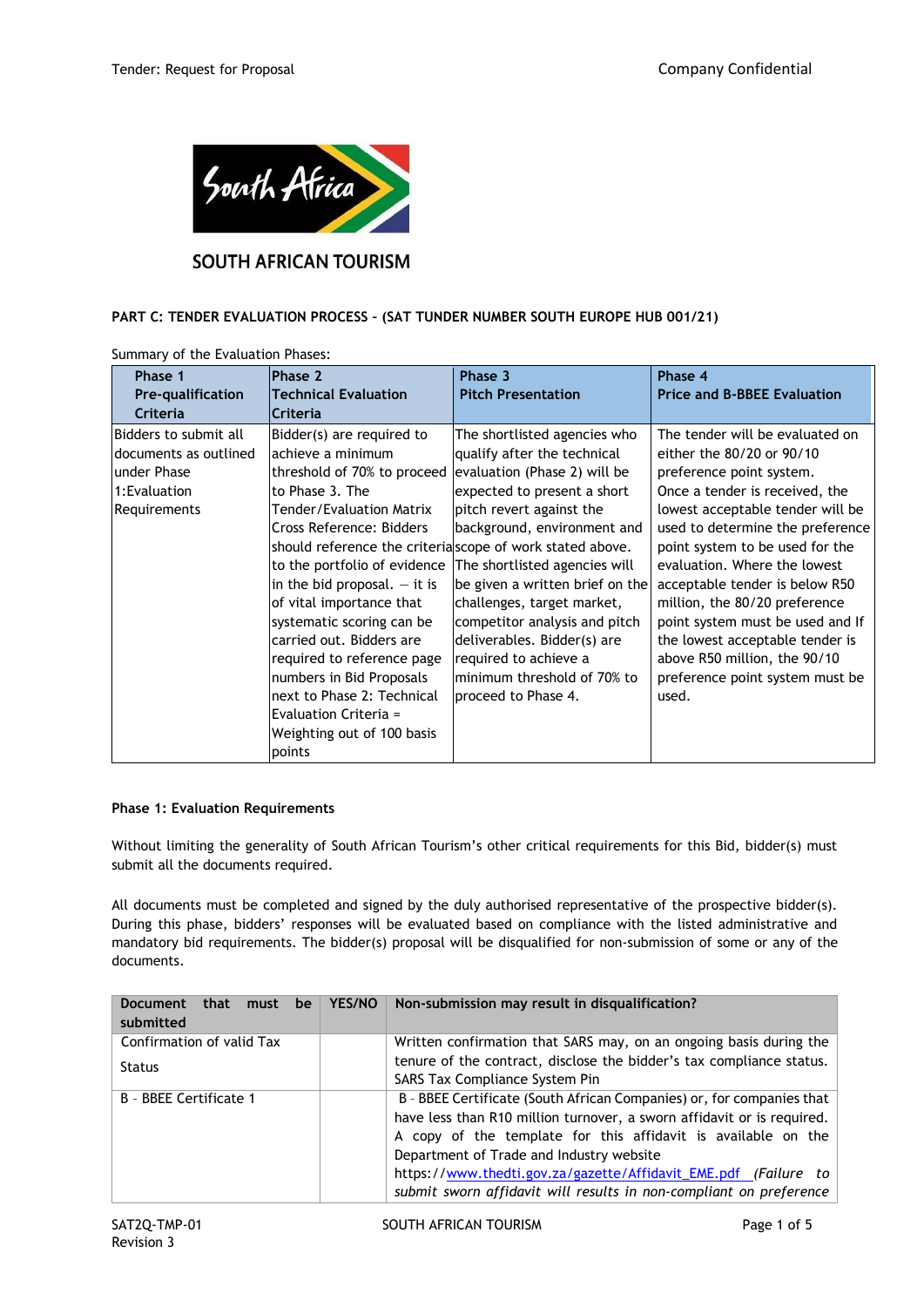|                                                                                                                 | points system) (South African Companies only)                                                                                                                                                                                                                                                                                                                                                                                                     |
|-----------------------------------------------------------------------------------------------------------------|---------------------------------------------------------------------------------------------------------------------------------------------------------------------------------------------------------------------------------------------------------------------------------------------------------------------------------------------------------------------------------------------------------------------------------------------------|
| Annexure A-Invitation (SBD 1)                                                                                   | Complete and sign the supplied pro forma document                                                                                                                                                                                                                                                                                                                                                                                                 |
| Annexure B-Registration on<br>Central<br>Supplier<br>Database<br>(CSD)                                          | All agencies including proposed<br>partner/subcontractor agencies must be registered as a service<br>provider on National Treasury's Central Supplier Database (CSD). If<br>you are not registered proceed to complete the registration of your<br>submitting<br>prior<br>proposal.<br>Visit<br>company<br>to<br>vour<br>https://secure.csd.gov.za/ to obtain your vendor number. Submit<br>proof of registration. (South African Companies only) |
| E-Declaration<br>of<br>Annexure<br>Interest -<br>SBD 4)                                                         | Complete and sign the supplied pro forma document                                                                                                                                                                                                                                                                                                                                                                                                 |
| D-Preferential<br>Annexure<br>Procurement SBD 6.1                                                               | Complete and sign the supplied pro forma document                                                                                                                                                                                                                                                                                                                                                                                                 |
| Annexure F-Declaration<br>of<br>Bidder's Past Supply Chain<br>Management Practices - SBD 8                      | Complete and sign the supplied pro forma document                                                                                                                                                                                                                                                                                                                                                                                                 |
| Annexure G-Certificate<br>of<br>Independent<br>Bid Determination - SBD 9                                        | Complete and sign the supplied pro forma document                                                                                                                                                                                                                                                                                                                                                                                                 |
| of<br>30%<br>Proof<br>minimum<br>subcontracting in terms of<br>Preferential<br>Procurement Regulations,<br>2017 | Declaration by the main bidder listing the names of the sub-<br>contractor(s), the percentage subcontracted, and the marketing<br>discipline the sub-contractor will be involved in.                                                                                                                                                                                                                                                              |
| Proof<br>of<br>consortium<br>agreement if applicable.                                                           | Written undertaking of consortium commitment between main bidder<br>and partner(s)/subcontractor(s).                                                                                                                                                                                                                                                                                                                                              |

#### **Phase 2: Technical Evaluation Criteria = Weighting out of 100 basis points**

All bidders are required to respond to the technical evaluation criteria scorecard and provide information/portfolio of evidence that they unconditionally hold the available capacity, ability, experience, and qualified staff to provide the requisite business requirements to South African Tourism under this tender.

Bidders will be required to achieve a minimum threshold of 70% in order to proceed to Phase 4 for Price and BBBEE level of contribution evaluations.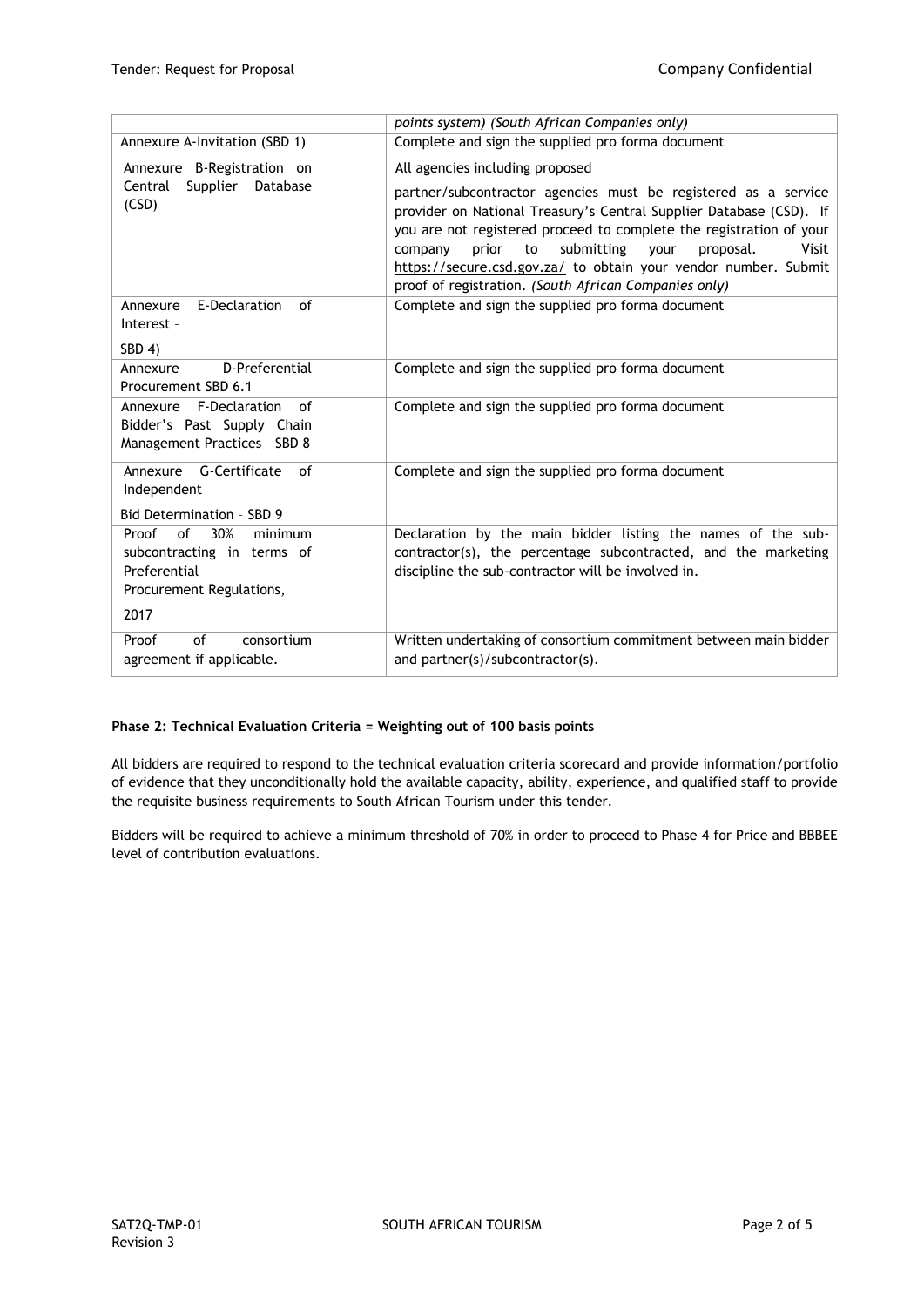| <b>Evaluation criteria</b>                                                                                                                                                                                                                                                                                                                                                                                                                                                                                                                                            | Weighting | <b>Reference Page</b><br>in Bidder's<br>Proposal |
|-----------------------------------------------------------------------------------------------------------------------------------------------------------------------------------------------------------------------------------------------------------------------------------------------------------------------------------------------------------------------------------------------------------------------------------------------------------------------------------------------------------------------------------------------------------------------|-----------|--------------------------------------------------|
| Expertise and experience in tourism trade marketing strategy development,<br>localization and execution - provide client projects and testimonials/references<br>on a letterhead within the last 24 (starting from 2018) months and accolades.                                                                                                                                                                                                                                                                                                                        | 20        |                                                  |
| Expertise and experience in brand, creative and media strategy development,<br>localisation/regionalisation of content and execution - Showcase examples of<br>what you would do for South African Tourism given the above business problem.<br>Please provide 2 case studies of what you have previously done and showcase an<br>example of what you would do for South African Tourism. For campaign<br>mechanics, please showcase the approach, service and tools that will be made<br>available to South African Tourism                                          | 20        |                                                  |
| Creativity and Innovation in PR around consumer brands and the distribution<br>channels - provide 2 case studies that shows different aspects of creativity and<br>innovation in PR                                                                                                                                                                                                                                                                                                                                                                                   | 15        |                                                  |
| Experience in Trade Engagements: workshops, webinars, activations, fam trips,<br>networking sessions, toolkits, trade collateral, concepts and database<br>management and storage for collateral - provide client projects and<br>testimonials/references on a letterhead within the last 12 months and<br>accolades.                                                                                                                                                                                                                                                 | 15        |                                                  |
| B2B & B2C Campaign Management: Media buy strategy, brand performance and<br>monitoring, Competitor performance tracking and Reporting - approach, service<br>and tools that will be made available to South African Tourism                                                                                                                                                                                                                                                                                                                                           | 10        |                                                  |
| Agency credentials and servicing team: The agency will be expected to present<br>a body of evidence that clearly illustrated their ability to interpret global brand<br>strategies and the localisation of promotional, sales drive and retail campaigns.<br>The case studies must include promotions that was created and developed for<br>DMOs and/or other tourism players. The agency also needs to show proven<br>experience of the proposed team to be deployed to the project. Number of years<br>(min 7) and level of experience of the proposed team member. | 10        |                                                  |
| Proposed cost structure model i.e. project fees, output based etc. (not actual<br>bid price)                                                                                                                                                                                                                                                                                                                                                                                                                                                                          | 10        |                                                  |
| <b>Total Weight</b>                                                                                                                                                                                                                                                                                                                                                                                                                                                                                                                                                   | 100       |                                                  |

- Bids proposals will be evaluated strictly according to the bid evaluation criteria stipulated in this section.
- Bidders must, as part of their bid documents, submit supportive documentation for all functional requirements as indicated in the Terms of Reference. The panel responsible for scoring the respective bids will evaluate and score all bids based on information presented in the bid proposals in line with the RFP.
- The score for functionality will be calculated in terms of the table below where each Bid Evaluation Committee (BEC) member will rate each individual criterion on the bid evaluation score sheet using the following value scale/matrix: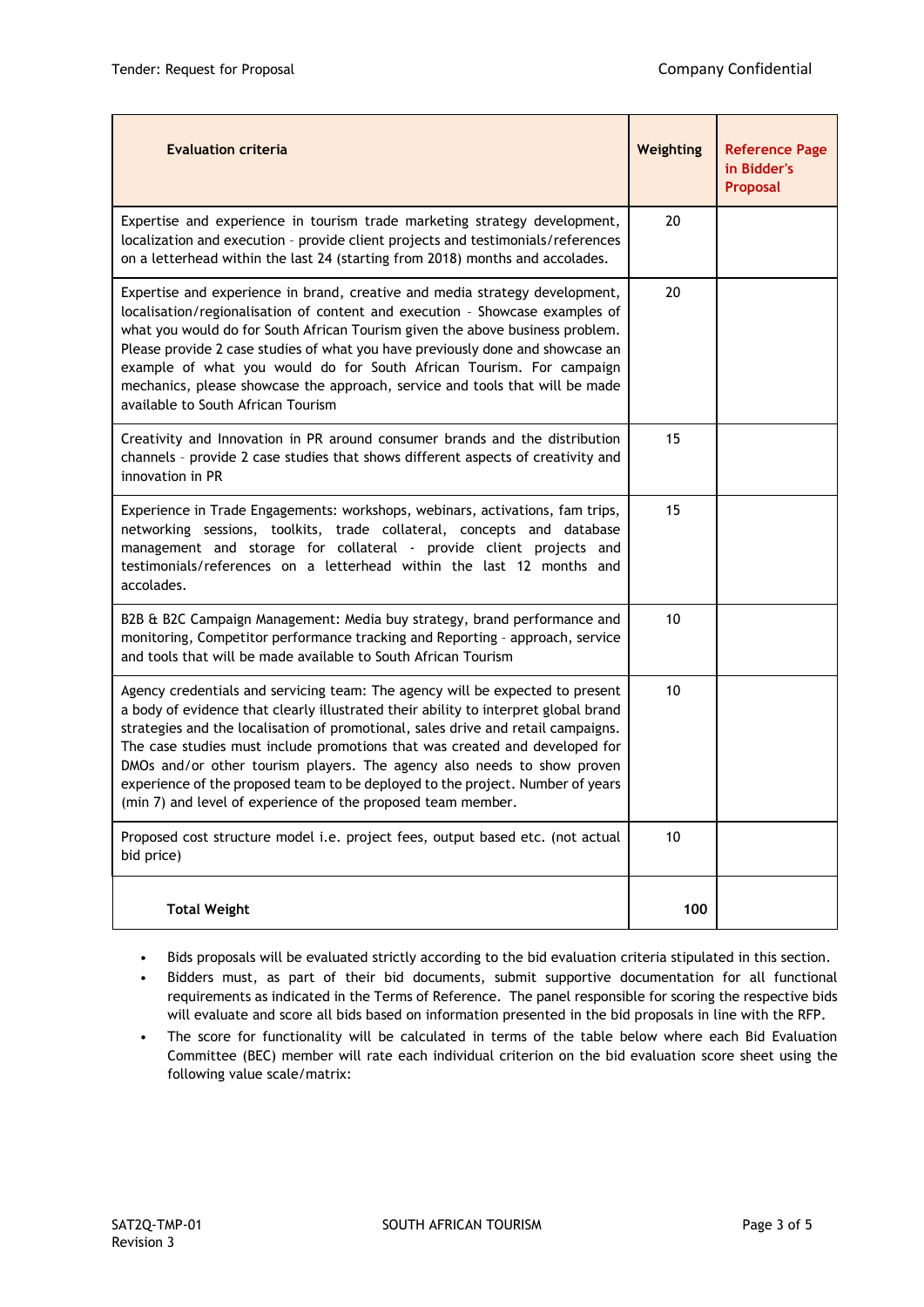| Rating                                | <b>Definition</b>                                                                                                                                                                                                                                                                                                                                           | Score                   |
|---------------------------------------|-------------------------------------------------------------------------------------------------------------------------------------------------------------------------------------------------------------------------------------------------------------------------------------------------------------------------------------------------------------|-------------------------|
| <b>Excellent</b>                      | Exceeds the requirement. Exceptional demonstration by the<br>supplier of the relevant ability, understanding, experience, skills,<br>resource and quality measures required to provide the goods /<br>services. Response identifies factors that will offer potential value,<br>with supporting evidence.                                                   | 5                       |
| Good                                  | Satisfies the requirement with minor additional benefits. Above<br>average demonstration by the supplier of the relevant ability,<br>understanding, experience, skills, resource and quality measures<br>required to provide the goods / services. Response identifies<br>factors that will offer potential required services, with supporting<br>evidence. | $\overline{\mathbf{4}}$ |
| Acceptable                            | Satisfies the requirement. Demonstration by the supplier of the<br>relevant ability, understanding, experience, skills, resource, and<br>quality measures required to provide the goods / services, with<br>supporting evidence.                                                                                                                            | 3                       |
| Minor<br><b>Reservations</b>          | Satisfies the requirement with minor reservations. Some minor<br>reservations of the supplier's relevant ability, understanding,<br>experience, skills, resource and quality measures required to<br>provide the goods / services, with little or no supporting evidence.                                                                                   | $\overline{2}$          |
| <b>Serious</b><br><b>Reservations</b> | Satisfies the requirement with major reservations. Considerable<br>reservations of the supplier's relevant ability, understanding,<br>experience, skills, resource and quality measures required to<br>provide the goods / services, with little or no supporting evidence.                                                                                 | 1                       |
| Unacceptable                          | Does not meet the requirement. Does not comply and/or<br>insufficient information provided to demonstrate that the supplier<br>has the ability, understanding, experience, skills, resource &<br>quality measures required to provide the goods / services, with<br>little or no supporting evidence.                                                       | $\Omega$                |

#### **Phase 3: Pitch Presentation**

The shortlisted agencies who qualify after the technical evaluation (Phase 2) will be expected to present a short pitch revert against the background and environment. The shortlisted agencies will be given a written brief on the challenges, target market, competitor analysis and pitch deliverables. Bidder(s) are required to achieve a minimum threshold of 70% to proceed to Phase 4

## **Phase 4: Price and BBBEE Evaluation (80+20) = 100 points**

Only Bidders that who meets the minimum threshold of functionality in Phase 3 will be evaluated in Gate 4 for price and BBBEE level of contribution.

The total points for price evaluation (out of 80/90) and the total points for BBBEE evaluation (out of 20/10) will be consolidated. The bidder who scores the highest points for comparative pricing and B-BBEE status level of contributor after the consolidation of points will normally be considered as the preferred bidder who South African Tourism will enter into further negotiations with for the respective marketing discipline that was tendered for.

In terms of Regulation 6 (2) and 7 (2) of the Preferential Procurement Regulations, preference points must be awarded to a bidder for attaining the B-BBEE status level of contribution in accordance with the table below: